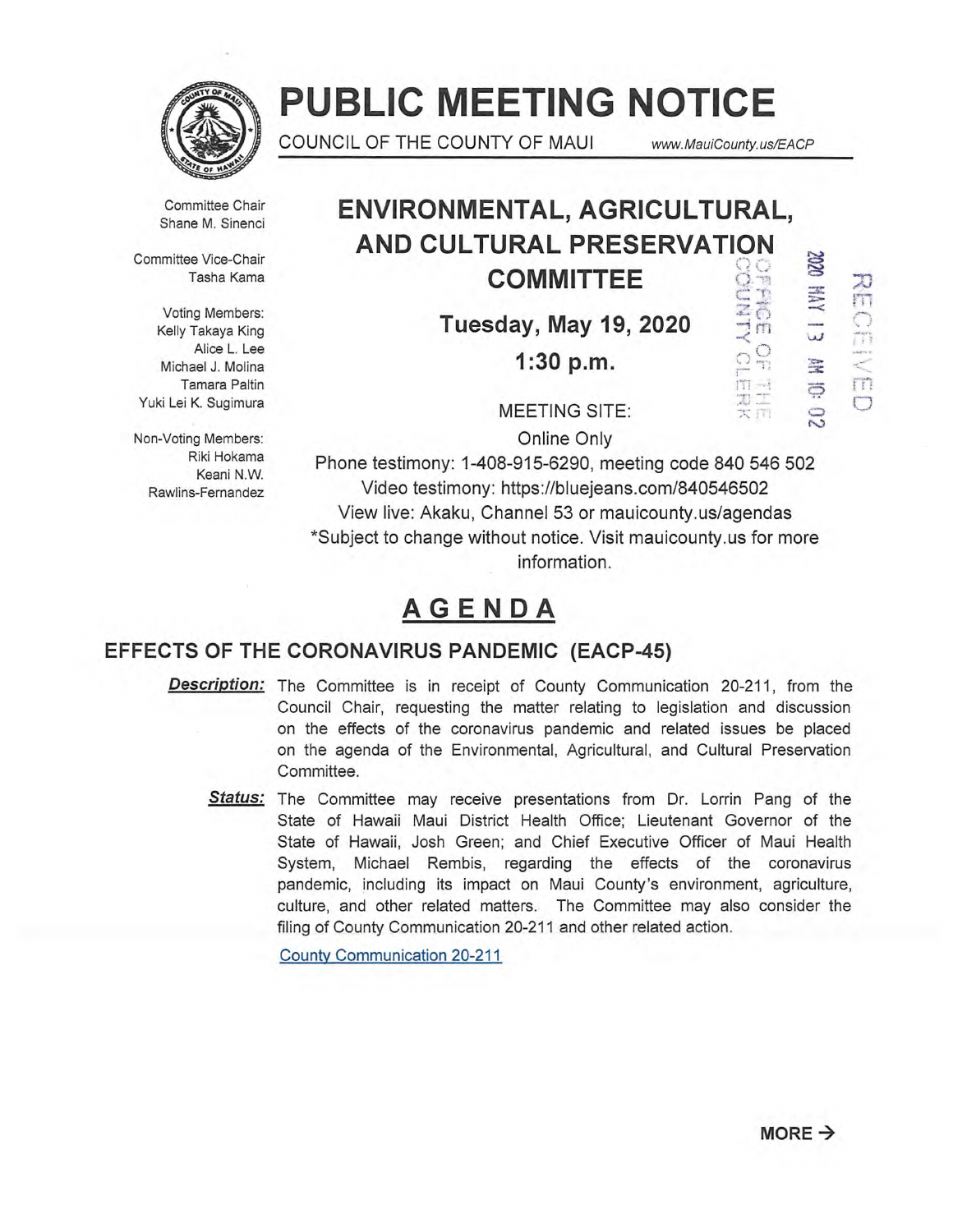### **WASTEWATER INFRASTRUCTURE NEEDS (EACP-3)**

- **Description:**  The Committee is in receipt of County Communication 17-99, from Councilmember Elle K. Cochran, relating to wastewater infrastructure needs and transmitting a report, dated July 20, 2016, from the Maui Nui Marine Resource Council, entitled "Options to Improve Wastewater Management in South Maui." The report provides background information and recommendations relating to wastewater management in South Maui, from Maalaea to Makena, and recommendations for the Kihei Wastewater Reclamation Facility, located in Kihei, Maui, Hawaii.
	- **Status:**  The Committee may consider the filing of County Communication 17-99 and other related action.

County Communication 17-99

## **KIHEI WASTEWATER RECLAMATION FACILITY GRIT SYSTEM REPLACEMENT (EACP-10)**

- **Description:** The Committee is in receipt of County Communication 18-167, from Councilmember Hokama, referring the matter relating to the Kihei Wastewater Reclamation Facility Grit System Replacement.
	- **Status:** The Committee may consider the filing of County Communication 18-167 and other related action.

County Communication 18-167

## **ENERGY EFFICIENCY AND RELATED COSTS AT THE KIHEI WASTEWATER TREATMENT PLANT (EACP-14)**

- **Description:** The Committee is in receipt of a Miscellaneous Communication, dated May 21, 2018, from the County Clerk, reporting that the Council referred the matter relating to energy efficiency and related costs at the Kihei Wastewater Treatment Plant.
	- **Status:** The Committee may consider the filing of the Miscellaneous Communication and other related action.

Miscellaneous Communication 05-21-2018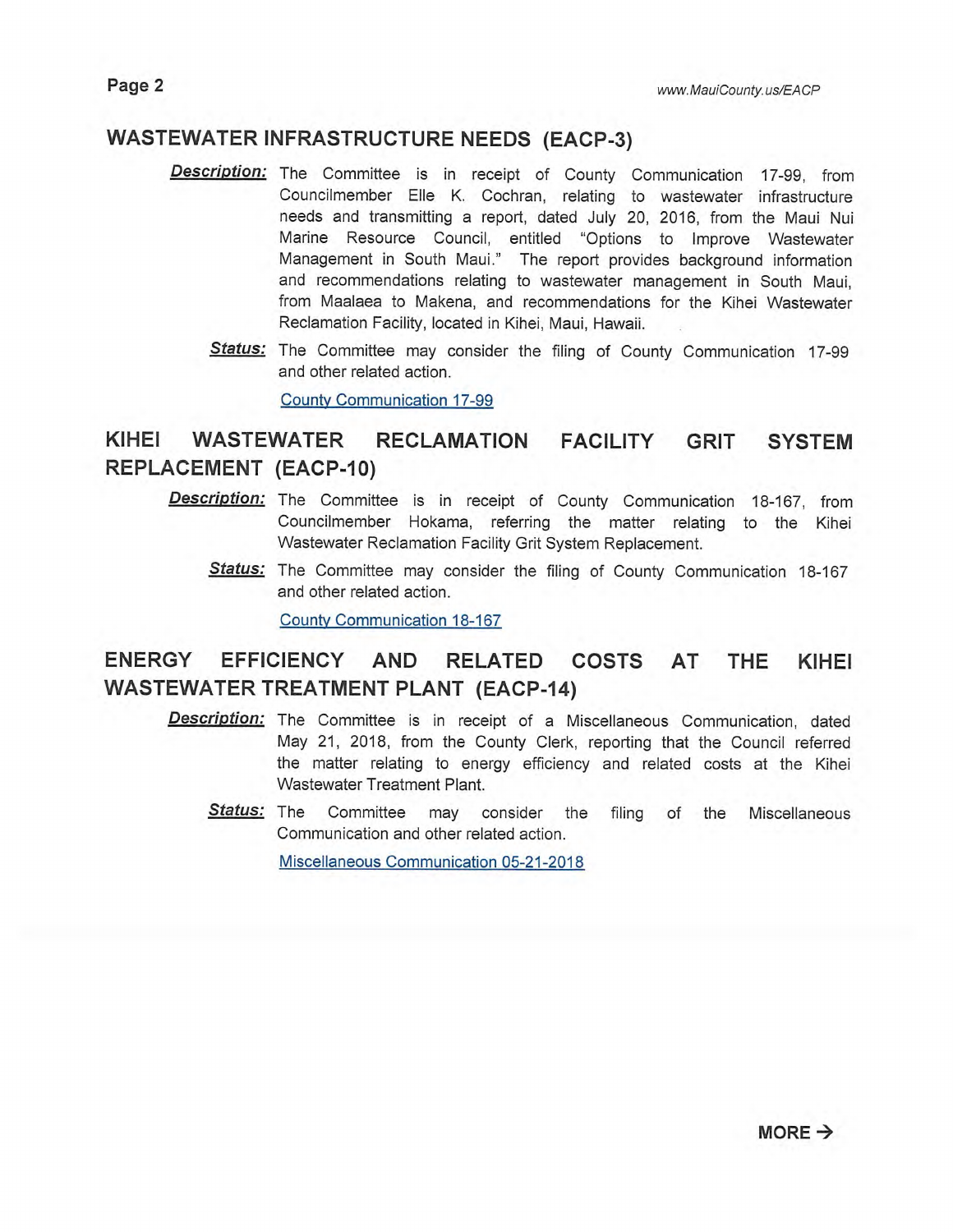## **MAUI LANI (LARGE-LOT) SUBDIVISION 7 WATERLINE EASEMENTS W-8 & W-9 (PORTION OF TAX MAP KEY (2) 3-8-007:153), WAILUKU (EACP-18)**

- **Description:** The Committee is in receipt of County Communication 19-46, from the Acting Director of Finance, providing notice of the County's acceptance of the dedication of Waterline Easements W-8 & W-9 for the construction of the Maui Lani Subdivision by the Department of Water Supply - Engineering Division (portion of tax map key (2) 3-8-007:153), Wailuku.
	- **Status:** The Committee may consider the filing of County Communication 19-46 and other related action.

County Communication 19-46

## **GRANT G4814 (UNIVERSITY OF HAWAII) COQUI FROG ERADICATION (EACP-19)**

- **Description:**  The Committee is in receipt of a Miscellaneous Communication, dated February 7, 2019, from the County Clerk, transmitting Grant G4814 between the County of Maui and the University of Hawai'i for a coqui frog eradication project for the Office of Economic Development in the amount of \$750,000.
	- Status: The Committee may consider the filing of the Miscellaneous Communication and other related action.

Miscellaneous Communication